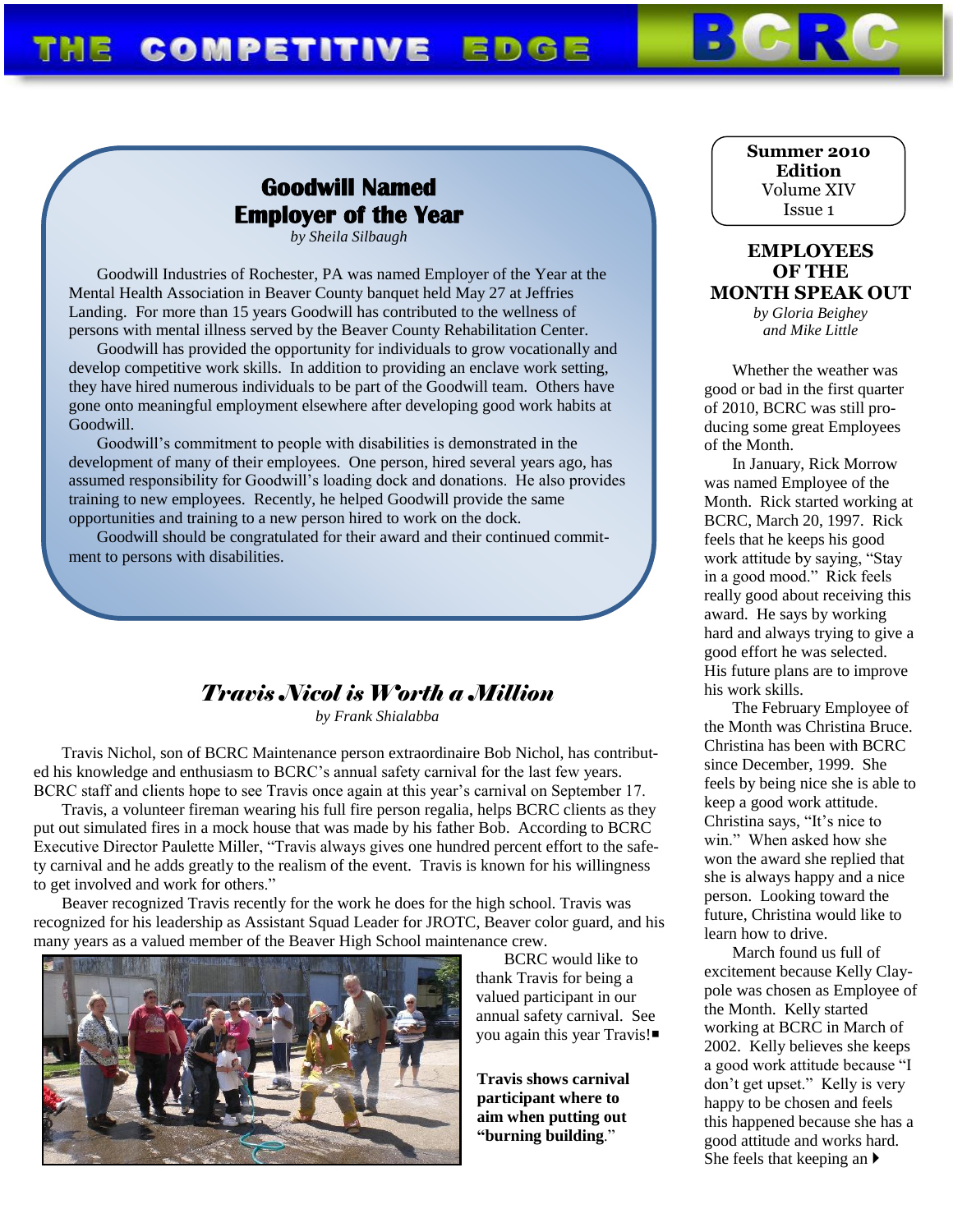even disposition has helped as well. Kelly would like to get a new job some day.

Even when the weather outside is frightful, our Employees of the Month are delightful.

### **New Artists Discovered at WIN Services**

BCRC's WIN Services featured the art work of some very talented individuals at their June 9 Art Show and Open House. The art work of 26 aspiring artists was displayed at the showing. Each piece of art was accompanied by a biography of the artist. Such subjects as the "Rainforest," "Indian Moon," "Butterfly World," "Passionate Sunset," and " Mozart," were detailed in the very diverse display of art. According to Director of Employment Services Sheila Silbaugh, "The artists poured their hearts and souls into the show, and it was wonderful to discover these new talents." The complete exhibition and artists' biographies may be viewed at BCRC's web site [www.bcrc.net.](http://www.bcrc.net/)







"Sunflower"

### **CAPS is Pioneering New Boundaries** *by Amanda Pullinger*

BCRC continues to be an ever-evolving agency, pioneering new boundaries in hopes of providing the highest quality assistance possible to persons in Beaver County.

One of BCRC's newest programs, CAPS (Creating Alternative Pathways to Success), is a perfect example of this change and growth. The CAPS Youth Program is sponsored by BC SCORES, a federal initiative funded by SAMHSA through the Department of Health and Human Services. Ultimately, CAPS exists to provide vocational planning services to youth in Beaver County, specifically seeking out students with mental health or co-occurring issues and involvement in the juvenile justice system. Within the past six months, CAPS has serviced nine students. Approximately 12 students are on the current waiting list. The school districts these students attend range anywhere from Beaver Falls to New Brighton, Ambridge to Freedom, and Western Beaver to Central Valley.

Unique to CAPS are services such as case management with a preventative emphasis, assistance with poor attendance habits, and the exploration of interests and aptitudes.

This is accomplished through vocational evaluations, assistance with job acquisitions, and community based assessments. Each student's experience is tailored to their individual needs and personal goals, creating an environment where the student is valued and motivated. To provide an even greater support to students in CAPS, the staff has been busy collaborating and joining efforts with other Beaver County agencies and initiatives, including the Prevention Network, Beaver County Behavioral Health, Next Generation, Center of Hope, the Beaver Falls Educational Collaborative Initiative, and the Community of Hope, just to name a few. CAPS, along with the additional services provided by these agencies and initiatives, hope to provide students with the opportunity for holistic development, addressing each dimension of their lives.

Though CAPS remains in its early stages, it has a dedicated staff with a passion for engaging students in the community and helping them obtain personal, academic, and vocational goals.

# **Spotlight on: Linda Glaab**

The Spotlight of this issue of the Competitive Edge shines ever so brightly on Linda Glaab, BCRC job coach. Linda has worked at BCRC for "nine wonderful years." Known affectionately by her coworkers as "Anna," she receives praise for her positive attitude and lively sense of humor.



Linda credits her good attitude to "enjoying her job very much." Her highlight as a BCRC employee is "achieving full time status and getting her own group in the Production Center." She says, "I loved getting my own group and getting to know the personalities of everyone that I work with each day. They are very unique and great to work with." Linda also enjoys "seeing people grow and discover new talents that they didn't know they had."

Linda is from New Brighton and she has been married for 17 years. She is the mother of three boys, all of whom live in the Beaver County area. One son recently moved back to the area from Nevada after living away for twenty years.

Linda's hobbies are walking, reading, babysitting her grandchildren and rooting for the Steelers, Penguins and Pirates.

Linda is truly loved by the members of her work group, and she brings caring and experience to her job each day.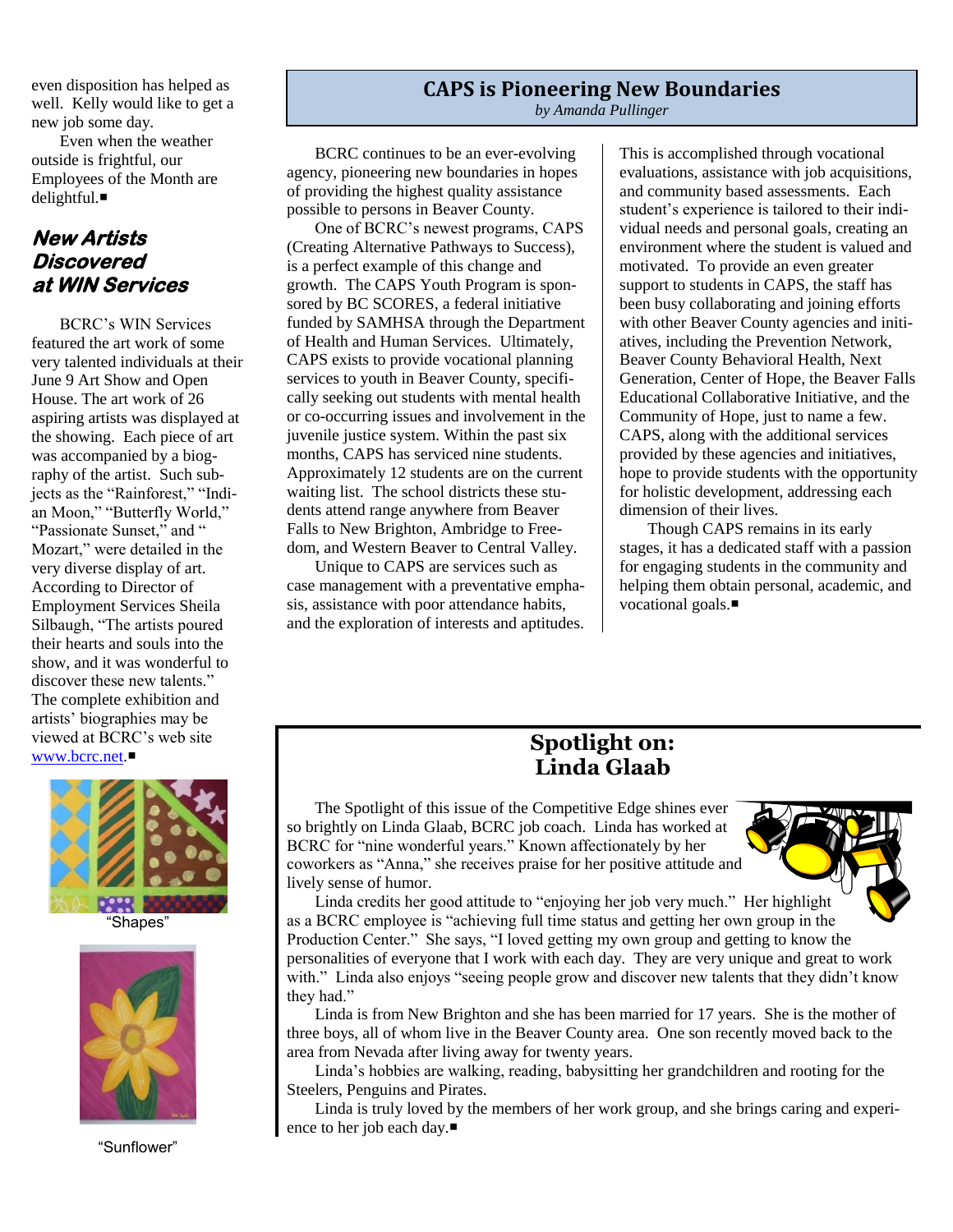**Safety Lights: Internet Safety**

*by Cindy Kirkpatrick*

With the popularity of computer social networking sites, such as craigslist, don't forget to take precautions just as you would when meeting anyone new. Although the majority of users are trustworthy and wellintentioned, it is important to take a common

sense approach. Remember to insist on a public meeting place, tell someone where you are going, take your cell phone, consider having a friend accompany you and trust your instincts. Following these precautions helps make social internet sites safer for everyone.

## **Special Needs Trust Planning is Free**

One of the most frightening concerns of parents whose children have disabilities is "What will happen if I can no longer provide my child with care?

The Good Shephard Legal Foundation provides answers to this question free of charge. According to the Foundation, "parents need to be concerned with numerous issues, including financial planning, the orderly distribution of assets to the disabled person, the preservation of government benefits, and the appropriateness of residential placement."

The Good Shephard Foundation helps parents establish a "special needs trust." The Special Needs Trust is different from a typical trust in that it enables a person with a disability to maintain government benefits while still receiving family assets.

Attorney John A. D'Onofrio, through his association with Good Shephard Legal Foundation, will draft a special needs trust free of charge. According to the Foundation, "All you have to do is ask, there are no hidden costs."

Attorney D'Onofrio was the recipient of a generous gesture many years ago that helped him establish a successful legal career. He promised his benefactors that he would "pay it forward." He has more than fulfilled that promise through his work with the Good Shepherd Foundation (see enclosed flyer). You may contact Attorney D'Onofrio at 412-893-2552, jdlawyer@aol.com.■







"Mozart"



"Fun Times in the Summer"



"All Stars"



"Circles"



"Somewhere Over the Rainbow"



**Steven pictured at Penn Dot building.**

### *Lambert is Runner-up for Prestigious Award*

Steven Lambert was named 2010 runner-up for the prestigious Nettie Mann Award, given annually by the Pennsylvania Industries for the Blind & Handicapped (PIBH). Gary Crowelle, President and CEO of PIBH, presented Stephen the award on Tuesday, June 8 at a ceremony in Harrisburg.

Steven received a \$100 cash prize, plaque, dinner at the award celebration in Harrisburg and an overnight stay at a hotel. Steven was most proud of the fact that he met guest speaker Lou Ferigno, and that he was featured in a video montage of the nominees. Stephen was accompanied at the ceremony by his father and BCRC Director of Contract Acquisition, Joanna Greco.

According to Ms. Greco, "Steven works tirelessly cleaning the Penn Dot building and it has never looked better. He even reported to work immediately after returning from his four hour trip."

Sheila Silbaugh, BCRC's Director of Employment Services states, "The other workers at the Penn Dot facility have accepted him as part of their staff." During the two years that Steven has worked there, numerous Penn Dot staff have commented on the tremendous job that Steven does for them."